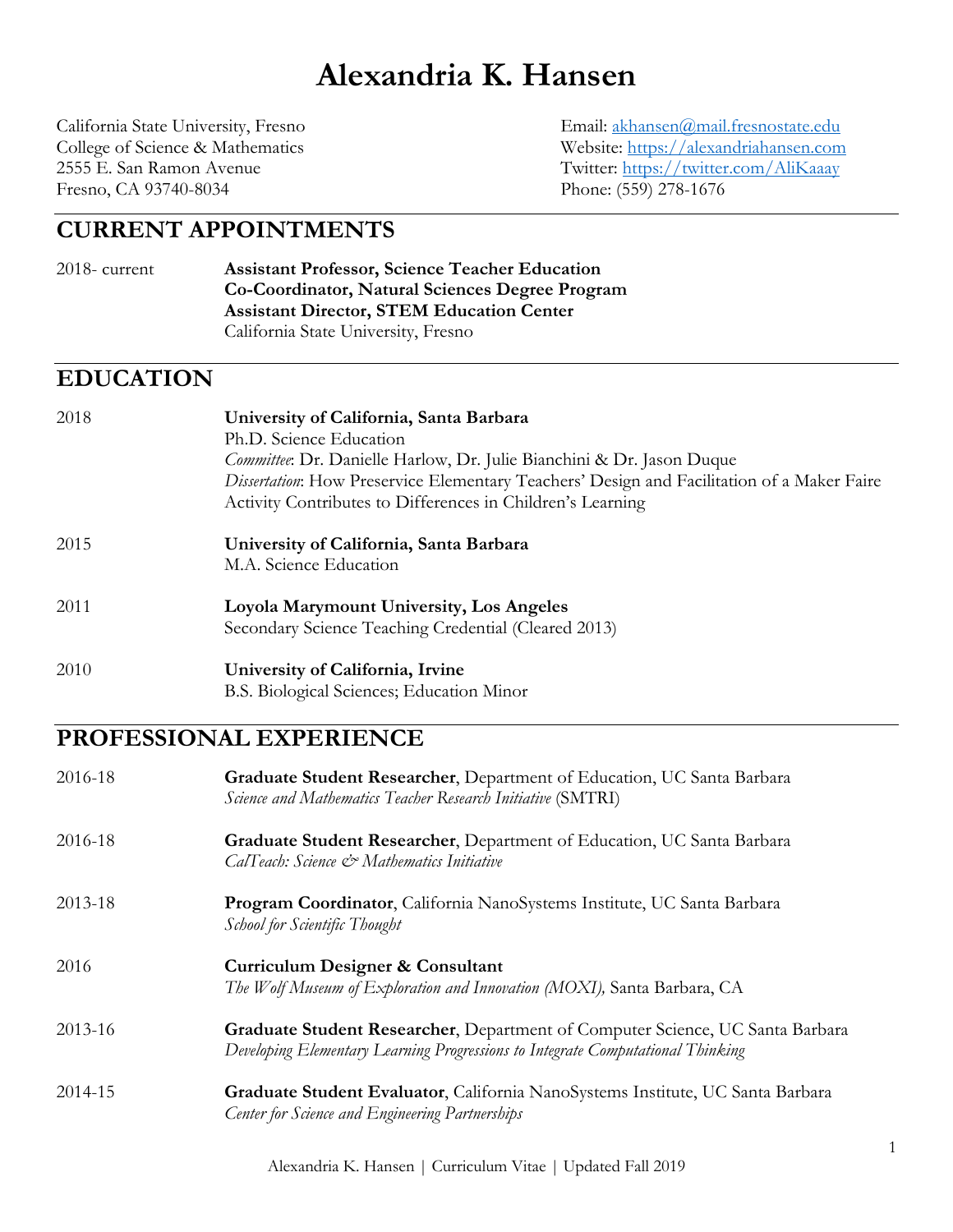# **TEACHING EXPERIENCE**

# UNIVERSITY:

| 2018-current | <b>Secondary Science Teaching Methods</b><br>Department of Curriculum & Instruction, Fresno State University                              |
|--------------|-------------------------------------------------------------------------------------------------------------------------------------------|
|              | <b>Environmental Earth &amp; Life Science</b><br>Department of Biology, Fresno State University                                           |
|              | <b>Nature of Science</b><br>Department of Biology, Fresno State University                                                                |
|              | <b>Undergraduate Research Supervisor</b><br>Department of Biology, Fresno State University                                                |
| 2016-18      | <b>Undergraduate Research Supervisor</b><br>Department of Education, UC Santa Barbara                                                     |
| 2013-18      | <b>Elementary Science Teaching Methods, Teaching Assistant</b><br>Teacher Education Program, UC Santa Barbara                             |
| 2013-15      | Masters of Education (M.Ed.) Facilitator<br>Teacher Education Program, UC Santa Barbara                                                   |
|              | ELEMENTARY & SECONDARY (K-12) SETTINGS:                                                                                                   |
| 2013-16      | Elementary Computer Science Instructor, Santa Barbara & Oxnard, CA<br>Kids Engaged in Learning Programming and Computer Science (KELP-CS) |

- 2013-14 **Lego Engineering Instructor,** Ventura, CA Play-Well TEKnologies
- 2010-13 **Middle School Science Teacher**, Los Angeles, CA California Academy for Liberal Studies Charter Middle School
- 2011-12 **Middle School Math Teacher**, Los Angeles, CA California Academy for Liberal Studies Charter Middle School

| 2010-12 | <b>Corps Member, Los Angeles</b> |
|---------|----------------------------------|
|         | Teach for America                |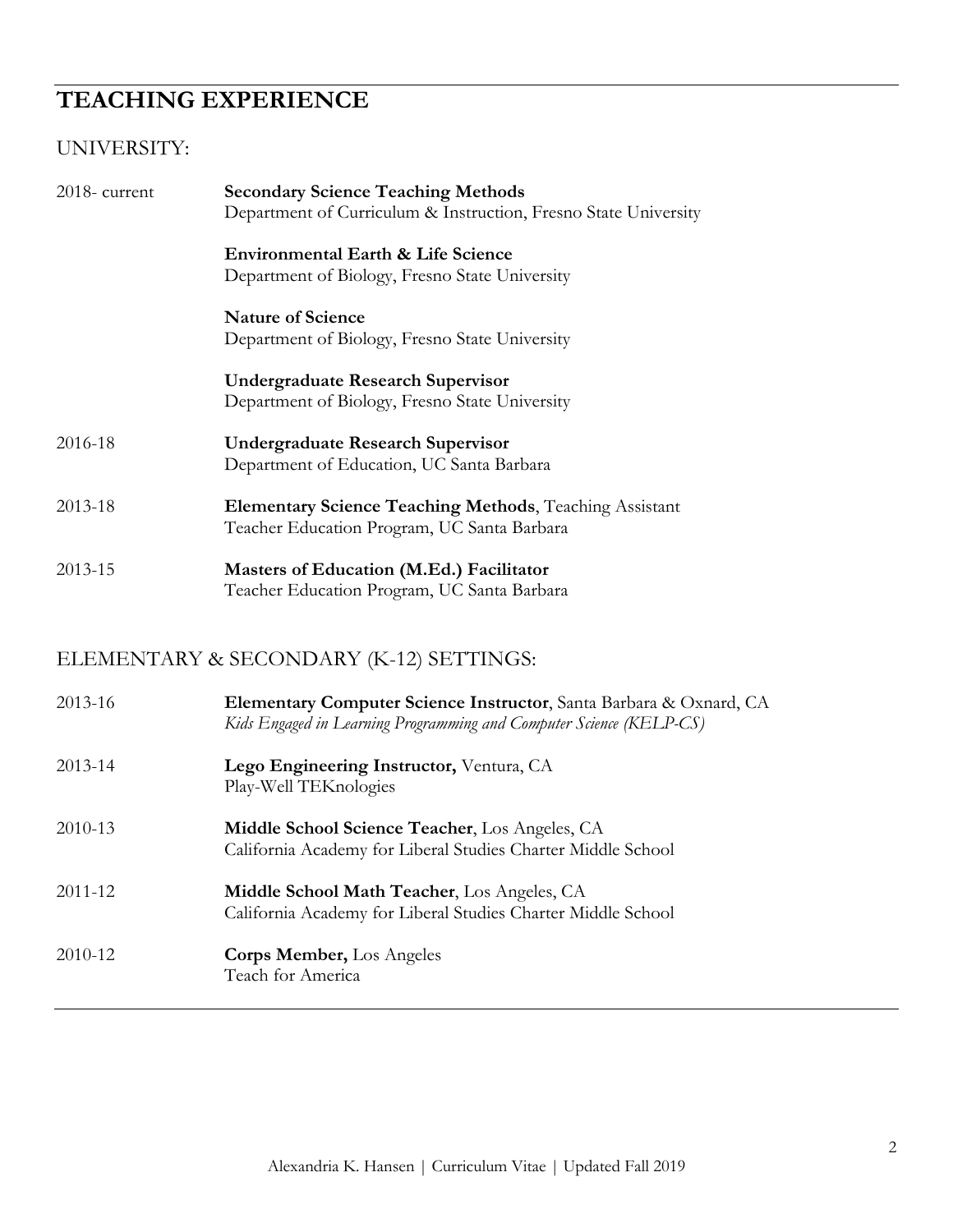# **SCHOLARSHIP**

#### REFEREED JOURNAL ARTICLES:

- **Hansen, A.K.,** Gribble, J., Moran, A., Hansen, E.R., Harlow, D.B. (Accepted). Making computer science accessible. Submitted to *Science & Children*.
- Carpenter, S.L., Iveland, A., Moon, S., **Hansen, A.K.,** Harlow, D. B., & Bianchini, J. A. (2019). Models are a "metaphor in your brain": How potential and preservice teachers understand the science and engineering practice of modeling. *School Science and Mathematics*, *119*(5), 275-286. https://doi.org/10.1111/ssm.12340
- **Hansen, A.K.,** McBeath, J.K., and Harlow, D.B. (2019) No bones about it: How digital fabrication changes student perceptions of their role in the classroom," *Journal of Pre-College Engineering Education Research (J-PEER)*: Vol. 9: Iss. 1, Article 6. https://doi.org/10.7771/2157-9288.1155
- Harlow, D., Dwyer, H., **Hansen, A.K**., Iveland, A., & Franklin, D. (2018). Ecological design based research in computer science education: Affordances and effectivities for elementary school students. *Cognition and Instruction,* 36(3). https://doi.org/10.1080/07370008.2018.1475390
- **Hansen, A.K.**, Hansen, E.R., Harlow, D.B. (2018). Fabricating fidgets to support inclusive maker education. *Connected Science*. Available at http://csl.nsta.org/2018/08/fabricating-fidgets/
- Harlow, D.B. & **Hansen, A.K.** (2018). School Maker Faires as Preservice Teacher Education. *Science & Children*, *55*(7), 30-37.
- Arya, D., Harlow, D.B., **Hansen, A.K**., Harmon, L., McBeath, J.K., Pulgar, J. (2017). Innovative youth: An engineering and literacy integrated approach. *Science Scope*, *40*(9), 82-88.
- **Hansen, A.K.,** Iveland, A., Dwyer, H.A., Franklin, D., Harlow, D.B. (2015). Programming science digital stories: Computer science and engineering design in the science classroom. *Science and Children*, *53*(3), 60-64.

#### BOOK CHAPTERS:

- Harlow, D.B., Skinner, R., **Hansen, A.K.,** McBeath, J., Barriault, C., Pulgar, J., McLean, M., Spina, A. (In Press). Creating STEM learning opportunities through partnerships. *Handbook of Research on STEM Education.*
- Harlow D.B., **Hansen A.K.,** McBeath J.K., Leak A.E. (2018) Teacher education for maker education: Helping teachers develop appropriate PCK for engaging children in educative making. In: Uzzo S., Graves S., Shay E., Harford M., Thompson R. (Eds.) *Pedagogical Content Knowledge in STEM. Advances in STEM Education*. Springer, Cham.
- Harlow, D.B., Dwyer, H.A., **Hansen, A.K.,** Hill, C., Iveland, A., Leak, A., Franklin, D. (2015). Computer programming in elementary and middle school: Connections across content. In M. Urban and D. Falvo (Eds.) *Improving K-12 STEM educational outcomes through technological integration,* 337-361. Hershey, PA: IGI Global.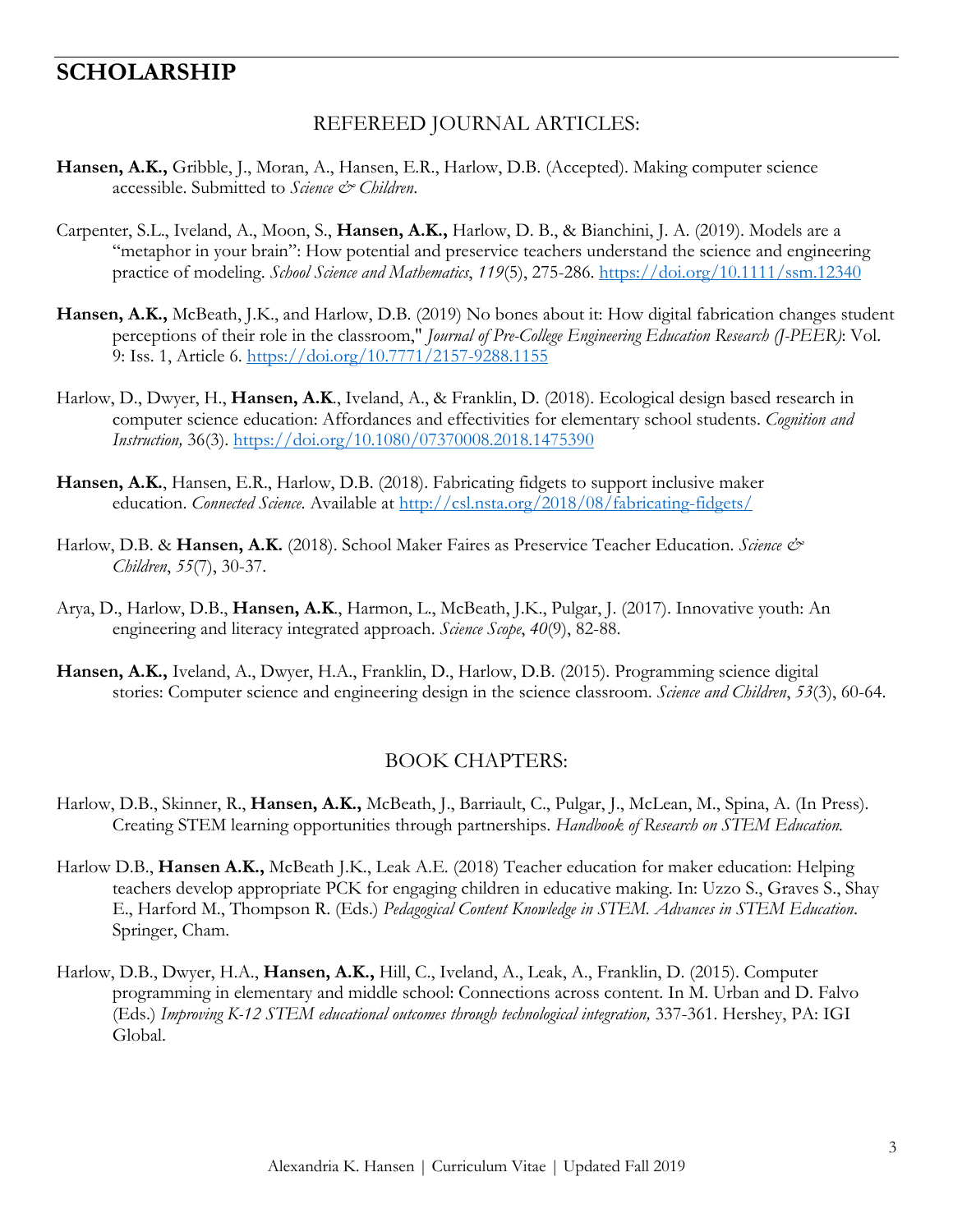### PEER-REVIEWED CONFERENCE PROCEEDINGS:

- Weinstein, D., **Hansen, A.K.**, Harlow, D., Franklin, D. (2018). Starting from Scratch: Outcomes of early computer science learning experiences and implications for what comes next. In *Proceedings of the 14th International Conference on Computing Education Research* (ICER '18). Espoo, Finland: ACM.
- **Hansen, A.K**., Hansen, E.R., Hall, T., Fixler, M., Harlow, D. (2017). Fidgeting with fabrication: Students with ADHD making tools to focus. In *Proceedings of FabLearn: Conference on Creativity and Fabrication in Education* (FabLearn '17). Palo Alto, CA: ACM.
- Gribble, J., **Hansen, A.K.,** Harlow, D.B, Franklin, D. (2017). Cracking the code: The impact of computer coding on the interactions of a child with autism. In *Proceedings of the 16th International Conference on Interaction Design and Children* (IDC '17). Palo Alto, CA: ACM.
- **Hansen, A.K.,** Dwyer, H.A., Iveland, A., Talesfore, M., Wright, L., Harlow, D.B., Franklin, D. (2017). Assessing children's understanding of the work of computer scientists: The draw-a-computer scientist test. In *Proceedings of the 48th Technical Symposium on Computer Science Education* (SIGCSE '17). Seattle, WA: ACM.
- Franklin, D., Skifstad, G., Rollock, R., Mehrota, I., Ding, V., **Hansen, A.K.,** Weintrop, D., Harlow, D.B. (2017). Using upper-elementary student performance to understand conceptual sequencing in a blocks-based curriculum. In *Proceedings of the 48th Technical Symposium on Computer Science Education* (SIGCSE '17). Seattle, WA: ACM.
- O'Brien, S., **Hansen, A.K.,** Harlow, D.B. (2016). Educating teachers for the maker movement: Pre-service teachers' experiences facilitating maker activities. In *Proceedings of FabLearn: Conference on Creativity and Fabrication in Education* (FabLearn '16). Palo Alto, CA: ACM.
- **Hansen, A.K.,** Harlow, D.B. (2016). Making and breaking bones: Learning physics through engineering design. In *Proceedings of the Physics Education Research Conference* (PERC '16). Sacramento, CA.
- **Hansen, A.K.,** Iveland, A., Carlin, C., Franklin, D., Harlow, D.B. (2016). User-centered design in block based programming: Developmental and pedagogical considerations for children. In *Proceedings of the 15th International Conference on Interaction Design and Children* (IDC '16). Manchester, UK: ACM.
- **Hansen, A.K.,** Hansen, E.R., Dwyer, H.A., Harlow, D.B., Franklin, D. (2016). Differentiating for diversity: Using universal design for learning in computer science education. In *Proceedings of the 47th Technical Symposium on Computer Science Education* (SIGCSE '16). Memphis, TE: ACM.
- Franklin, D., Dwyer, H.A., Hill, C., **Hansen, A.K.,** Harlow, D.B. (2016). Initialization in scratch: Seeking knowledge transfer. In *Proceedings of the 47th Technical Symposium on Computer Science Education* (SIGCSE '16). Memphis, TE: ACM.
- Harlow, D.B., **Hansen, A.K.** (2015). Balancing collaborative and individual work: An example of maker education through mechatronics. In *Proceedings of FabLearn: Conference on Creativity and Fabrication in Education* (FabLearn '15). Palo Alto, CA: ACM.
- Dwyer, H.A., Hill, C., **Hansen, A.K.,** Iveland, A., Franklin, D., Harlow, D.B. (2015). How students read blockbased programs: Predictions, visual cues, and affordances. In *Proceedings of the 11<sup>th</sup> International Conference on Computer Education Research* (ICER '15). Omaha, NE: ACM.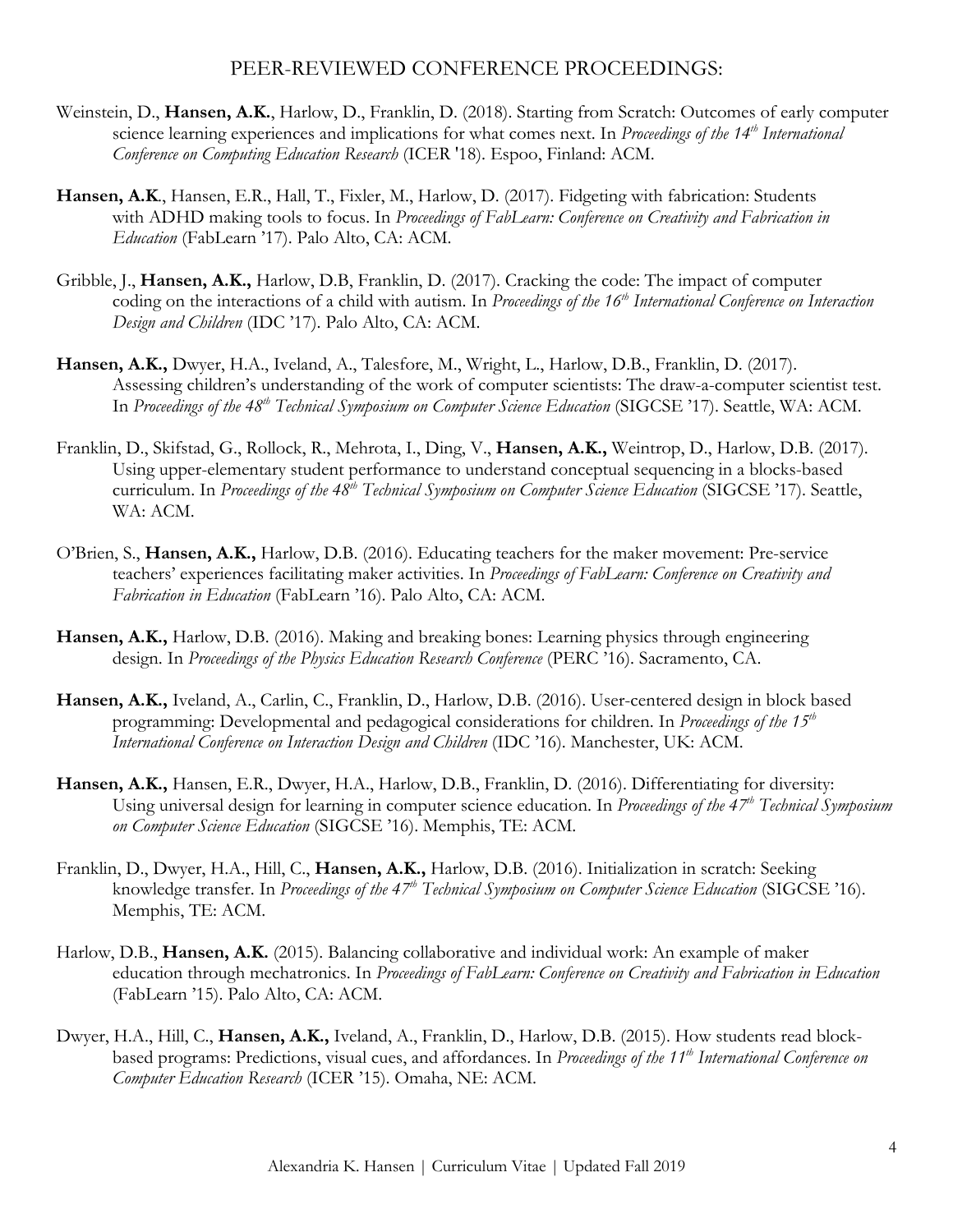- **Hansen, A.K.,** Dwyer, H.A., Hill, C., Iveland, A., Martinez, T., Harlow, D.B., Franklin, D. (2015). Interactive design by children: A construct map for programming. In *Proceedings of the 14th International Conference on Interaction Design and Children* (IDC '15). Boston, MA: ACM.
- Franklin, D., Hill, C., Dwyer, H., Martinez, T., Iveland, A., **Killian, A.,** Harlow, D.B. (2015). Getting started in teaching and researching computer science in the elementary classroom. In *Proceedings of the 46<sup>th</sup> Technical Symposium on Computer Science Education* (SIGCSE '15). Kansas City, MO: ACM.

## CURRICULA:

- Franklin, D., Harlow, D.B., Dwyer, H., Hill, C., Iveland, A., **Hansen, A.K.** (2016). *Kids Engaged in Learning Programming and Computer Science (KELP-CS), Module 2: Game Design*. Retrieved online from http://people.cs.uchicago.edu/~dmfranklin/kelpcs/educators/KELPCSModule1and2.pdf.
- Franklin, D., Harlow, D.B., Dwyer, H., Henken, J., Hill, C., Iveland, A., **Killian, A.** (2014). *Kids Engaged in Learning Programming and Computer Science (KELP-CS), Module 1: Digital Storytelling*. Retrieved online from https://discover.cs.ucsb.edu/kelpcs/educators/KELPCSIntro.pdf.

# TECHNICAL REPORTS:

- **Hansen, A.K.** & Lenaburg, L. A. (2015). Enhanced support, training and experiences for engineering majors (ESTEEM): Annual evaluation report.
- **Hansen, A.K.** & Lenaburg, L. A. (2015). Engineering Ethics Evaluation, Mechanical & Chemical Engineering Departments. Submitted to the National Science Foundation.

### MANUSCRIPTS UNDER REVIEW:

- **Hansen, A.K.**, Muller, A., Camara, Q., Kaur, P., Martinez, A. (Under review). Connecting STEM learning across boundaries: Secondary teachers' experiences facilitating field trips in Central California. Submitted to the annual meeting of the American Educational Research Association (AERA).
- Carpenter, S., Macias, M., Arevalo, E., **Hansen, A.K.**, Stone, E.M., Bianchini, J.A. (Under review). Preservice science teachers understanding of instruction for diverse learners: A focus on cognitively demanding work. Submitted to the annual meeting of the American Educational Research Association (AERA).
- **Hansen, A.K.**, Camara, Q., Kaur, P., Martinez, A. (Under review). A Needs Assessment of Central California Science Teachers: Professional Development Challenges & Opportunities. Submitted to the annual meeting of the National Association for Research in Science Teaching (NARST ).
- Carpenter, S., Macias, M., Arevalo, E., **Hansen, A.K.**, Stone, E.M., Bianchini, J.A. (Under review). Preservice Science Teachers' Understanding of Instruction for Diverse Learners: A Focus on Funds of Knowledge. Submitted to the annual meeting of the National Association for Research in Science Teaching (NARST).

### MANUSCRIPTS IN PREPARATION:

**Hansen, A.K.** Community-based STEM events as opportunities for novice teachers to engage youth in scientific practices. In preparation: *Journal of Science Teacher Education.*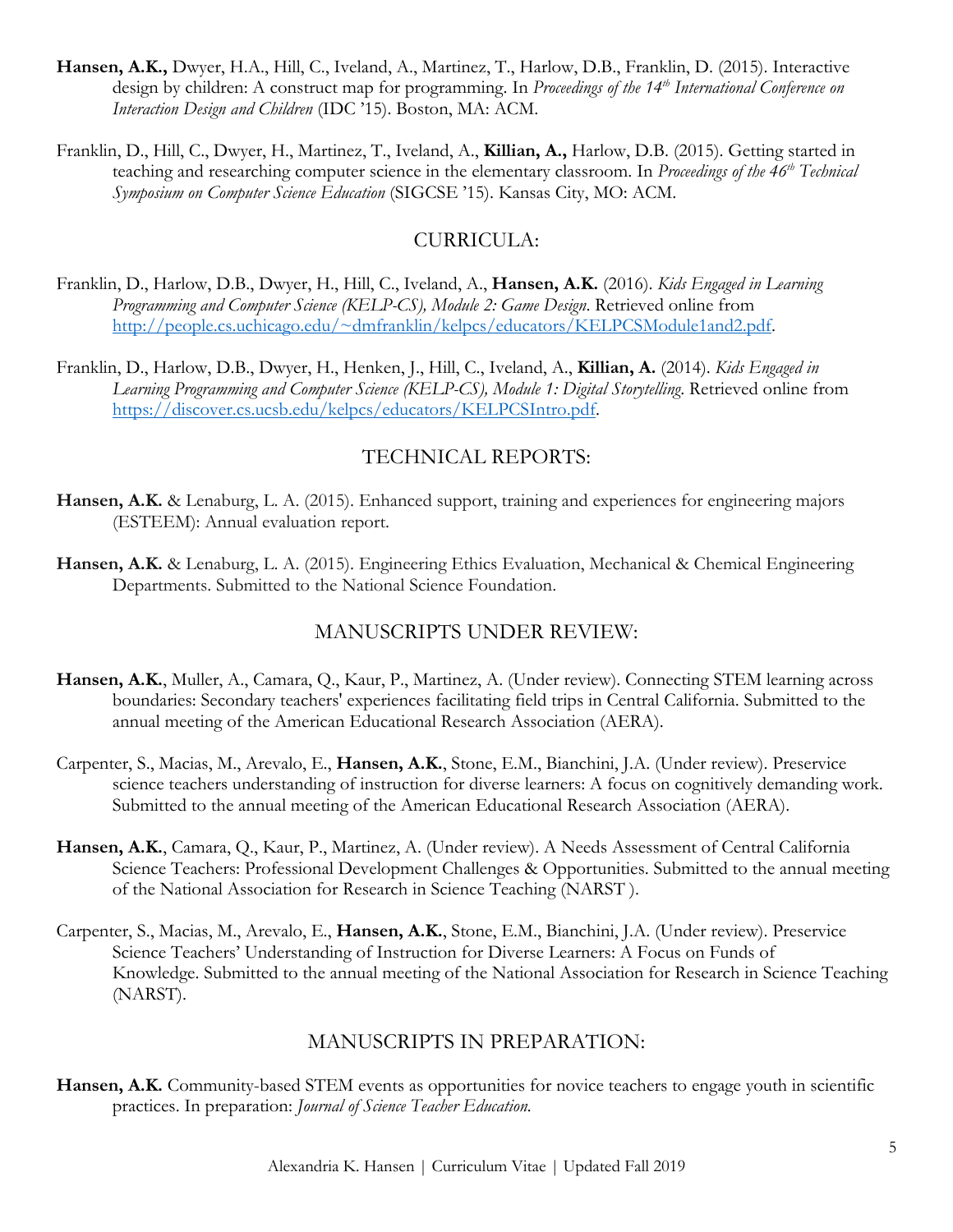# INVITED TALKS:

- **Hansen, A.K.** (2019, July). Designing for *all* students to experience success in STEM education. Invited speaker at the summer meeting of the American Association of Physics Teachers (AAPT) Provo, UT.
- Lambert, R. & **Hansen, A.K.** (2019, April). Rethinking disability in the context of science education. Invited keynote at the Science Community of Practices hosted by the California Partnership for Math + Science Education. Sacramento, CA.
- **Hansen, A.K.** (2018, October). Looking closely: Using video analysis to investigate student learning in context. Workshop for undergraduate and graduate students enrolled in a mixed-methods research methodology course at Fresno State University.
- **Hansen, A.K.** (2018, September). Tinkering with STEAM Education. Presented at the TEACH conference. Kremen School of Education and Human Development, Fresno State University.
- **Hansen, A.K.** (2018, March). School Maker Faires. Talk for preservice elementary school teachers in the Teacher Education Program in the Gevirtz Graduate School of Education, UC Santa Barbara, CA.
- **Hansen, A.K.** (2015, March). Interviewing children. Workshop for student in the Gevirtz Graduate School of Education, UC Santa Barbara, CA.
- **Killian, A.,** Templeton, J. (2012). Fostering a growth mindset. Professional development workshop for middle school teachers of Partnerships to Uplift Communities (PUC) charter schools. Los Angeles, CA.
- **Killian, A.** (2012). Increasing student engagement in the classroom. Professional development workshop for middle school teachers of Partnerships to Uplift Communities (PUC) charter schools. Los Angeles, CA.
- **Killian, A.** (2012). Creating rigorous assessments in the science classroom. Professional development workshop for science teachers of Teach for America, Los Angeles, CA.
- **Killian, A.** (2011). Planning 101: Creating unit plans and year-long plans. Professional development workshop for science teachers of Teach for America, Los Angeles, CA.

### CONFERENCE PRESENTATIONS:

- **Hansen, A.K.,** Guan, J., Hall, T., & Supancic, M. (2019, April). How design and facilitation of a Maker Faire activity contributes to differences in children's learning. Paper presented at the annual meeting of the *American Educational Research Association* (AERA '19).
- **Hansen, A.K.,** Hall, T., & Supancic, M. (2019, April). Characterizing questioning at an informal science event: A case study of preservice teachers. Paper to be presented at the annual meeting of the *American Educational Research Association* (AERA '19).
- Carpenter, S., **Hansen, A.K.**, Macias, M., Arevalo, E., Stone, E.M., Bianchini, J. (2019, March). Changes in preservice secondary science teachers' understanding of principles of equitable reform-based science instruction. Submitted to the *National Association for Research in Science Teaching* (NARST '19).
- Weintrop, D., **Hansen, A.K**., Harlow, D.B., Franklin, D. (2018, April). Bringing computer science into elementary classrooms. Presented at the annual meeting of the *American Educational Research Association* (AERA '18). New York, NY.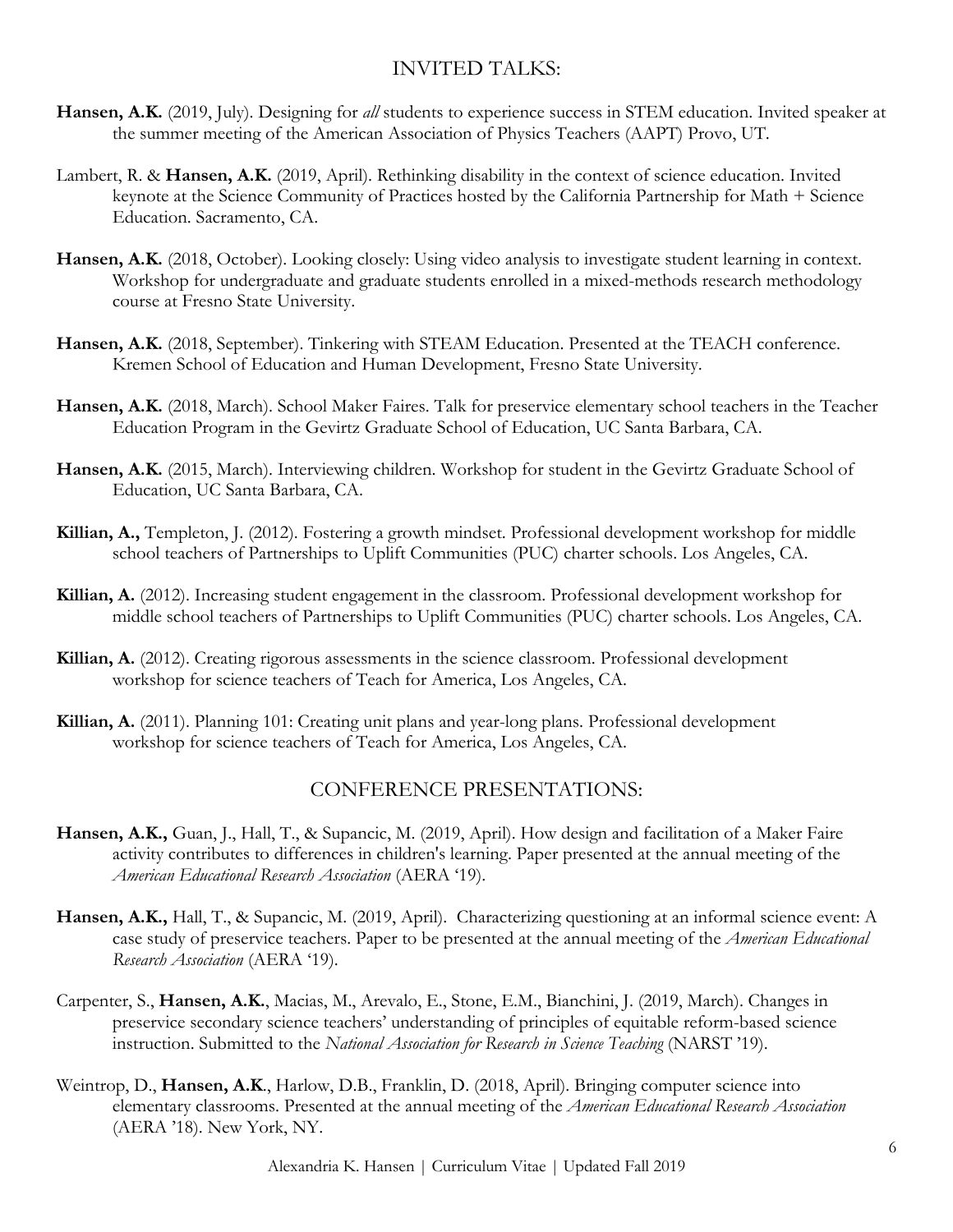- **Hansen, A.K**., Carpenter, S., Bianchini, J., Stone, E., Forbes, C. (2018, March). Preparing reform-minded science and mathematics teachers: An empirical investigation across six teacher education programs. Submitted to the *National Association for Research for Science Teaching* Annual Conference (NARST '18)*.* Atlanta, GA.
- Moon, S., **Hansen, A.K.,** Bushong, L., Carpenter, S., Bianchini, J. (2018, March). Examining the effects of teacher education on preservice science and mathematics teacher readiness. Submitted to the *National Association for Research for Science Teaching* Annual Conference (NARST '18)*.* Atlanta, GA.
- Gribble, J., **Hansen, A.K.,** Harlow, D.B, Franklin, D. (2017, June). Cracking the code: The impact of computer coding on the interactions of a child with autism. Paper presented at the *International Conference on Interaction Design and Children* (IDC '17). Palo Alto, CA.
- **Hansen, A.K.,** Harlow, D.B. (2017, April). Understanding engineering design in the context of making: Teacher and student perceptions of design thinking in a classroom maker activity. Paper presented at the annual meeting of the *American Educational Research Association* (AERA '17). San Antonio, TX.
- **Hansen, A.K.,** Hansen, E., Iveland, A., Gribble, J., Moran, A., Harlow, D.B., Franklin, D. (2017, April). Understanding the challenges and potential of computer science education for elementary school students with disabilities. Paper presented at the annual meeting of the *American Educational Research Association* (AERA '17). San Antonio, TX.
- **Hansen, A.K.,** Moon, S., Iveland, A., Carpenter, S., Harlow, D.B., Bianchini, J. (2017, April). Understanding the practices of science and engineering: Perceptions of teachers across the learning-to-teach continuum. Paper presented at the annual meeting of the *National Association for Research in Science Teaching* (NARST '17). San Antonio, TX.
- O'Brien, S., **Hansen, A.K.,** Harlow, D.B. (2016, October). Educating teachers for the maker movement: Preservice teachers' experiences facilitating maker activities. Paper presented at *FabLearn: Conference on Creativity and Fabrication in Education* (FabLearn '16). Palo Alto, CA.
- **Hansen, A.K.,** Harlow, D.B. (2016, July). Making and breaking bones: Learning physics through engineering design. Paper presented at the annual meeting of the *Physics Education Research Conference* (PERC '16). Sacramento, CA.
- Harlow, D.B., **Hansen, A.K.** (2016, July). From rich points to research questions: Building research questions from observational data. Invited panel discussion at the *Physics Education Research Conference* (PERC '16). Sacramento, CA.
- **Hansen, A.K.,** Iveland, A., Carlin, C., Franklin, D., Harlow, D.B. (2016, June). User-centered design in block based programming: Developmental and pedagogical considerations for children. Paper presented at the *International Conference on Interaction Design and Children* (IDC '16). Manchester, UK.
- **Hansen, A.K.,** Dwyer, H.A., Harlow, D.B., Franklin, D. (2016, April). What is a computer scientist? Developing the draw-a-computer-scientist test for elementary school students. Paper presented at the annual meeting of the *American Educational Research Association* (AERA'16). Washington, DC.
- **Hansen, A.K**., McBeath, J.K., Harlow, D.B. (2016, April). Making meaning of making: Using CHAT to understand digital fabrication in the classroom. Paper presented at the annual meeting of the *American Educational Research Association* (AERA'16). Washington, DC.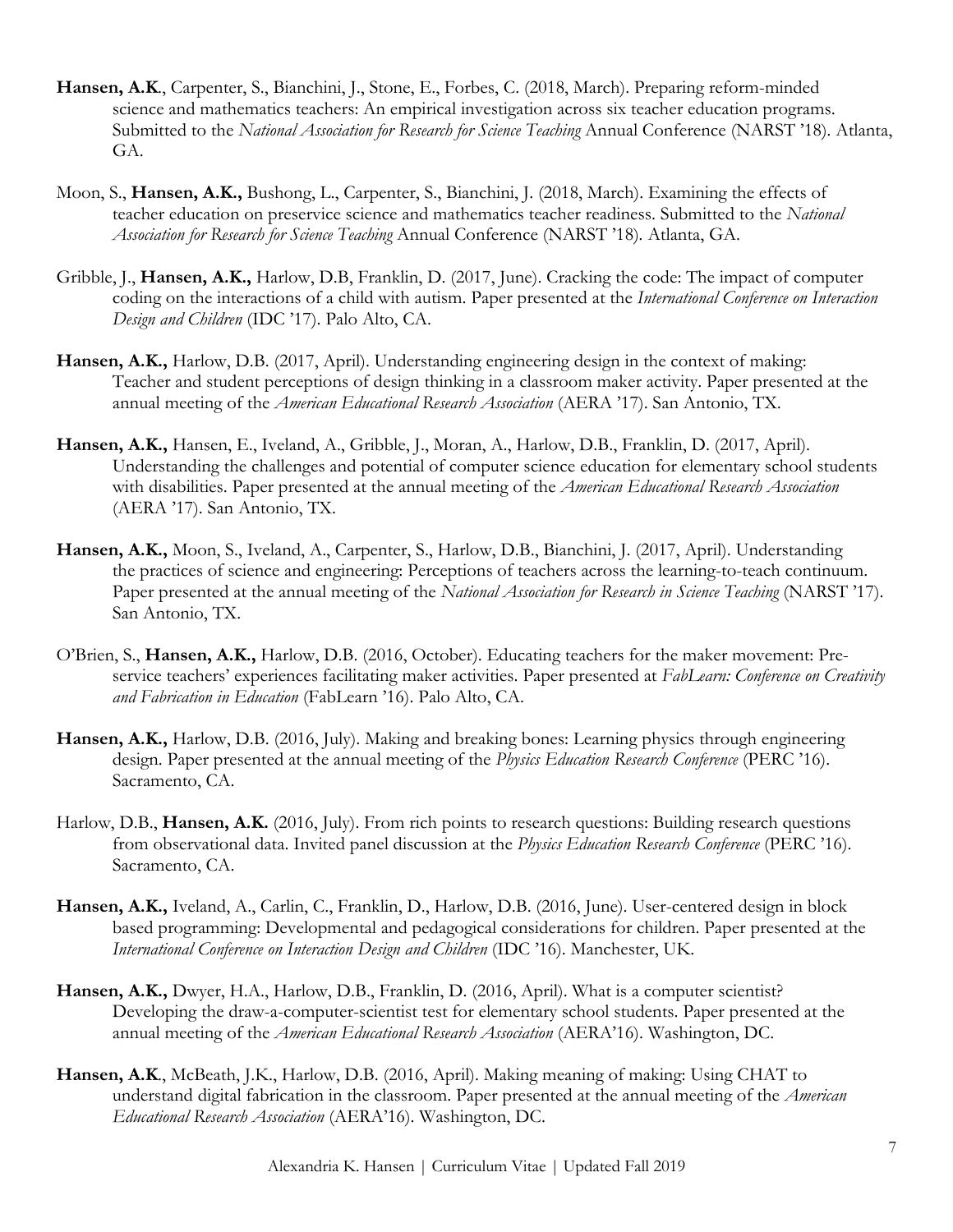- **Hansen, A.K.,** Hansen, E.R., Dwyer, H.A., Harlow, D.B., Franklin, D. (2016, March). Differentiating for diversity: Using universal design for learning in computer science education. Paper presented at the *Technical Symposium on Computer Science Education* (SIGCSE '16). Memphis, TE.
- Franklin, D., Dwyer, H.A., Hill, C., **Hansen, A.K.,** Harlow, D.B. (2016, March). Initialization in scratch: Seeking knowledge transfer. Paper presented at the *Technical Symposium on Computer Science Education* (SIGCSE '16). Memphis, TE.
- **Hansen, A.K.,** Harlow, D.B. (2016, January). Creating equitable and accessible computer science experiences for children. Paper presented at the *American Educational Research Association-UC Santa Barbara STEM Education Conference*. Santa Barbara, CA.
- Harlow, D.B., **Hansen, A.K.** (2015, September). Balancing collaborative and individual work: An example of maker education through mechatronics. Paper presented at *FabLearn: Conference on Creativity and Fabrication in Education* (FabLearn '15). Palo Alto, CA.
- **Hansen, A.K.,** Dwyer, H.A., Hill, C., Iveland, A., Martinez, T., Harlow, D.B., Franklin, D. (2015, June). Interactive design by children: A construct map for programming. Paper presented at the *International Conference on Interaction Design and Children* (IDC '16). Boston, MA.
- Dwyer, H.A., **Hansen, A.K**., Iveland, A., Hill, C., Franklin, D., Harlow, D.B. (2015, April). Programming languages and discourse: Investigating the linguistic context in learning computer science during elementary school. Paper presented at the annual meeting of the *American Educational Research Association* (AERA'15). Chicago, IL.

# **SERVICE**

### UNIVERSITY:

**Advisor,** Natural Science Club, Fresno State, 2019 **Outreach Committee,** Member, Department of Biology, Fresno State, 2019 **Master's Thesis Committees,** Departments of Biology and Chemistry, Fresno State, 2018-2019 **Retreat Planning Committee,** Member, Department of Biology, Fresno State, 2018-19 **Assessment Committee,** Member, Department of Biology, Fresno State, 2018-19 **Leadership team**, School Maker Faire, UC Santa Barbara, 2015-18 **Mentor** for incoming graduate students, UC Santa Barbara, 2015-18 **Vice President**, Graduate Student Association of Education, UC Santa Barbara, 2015-16 **Volunteer**, Job search committee, UC Santa Barbara, 2016 **Panelist**, Roundtable for incoming graduate students, UC Santa Barbara, 2014-16

### COMMUNITY:

**Fresno Discovery Center,** Executive Board Member, 2019 **California STEM Network Steering Committee,** Member, 2019 **Science events at local schools,** Volunteer, 2013-present **Goleta Boys and Girls Club**, Volunteer, 2015-2016 **Teach for America**, Corps Member, 2010-2012 **Reading is Fundamental**, Volunteer, 2008-2010 **THINK Together**, Volunteer, 2009-2010